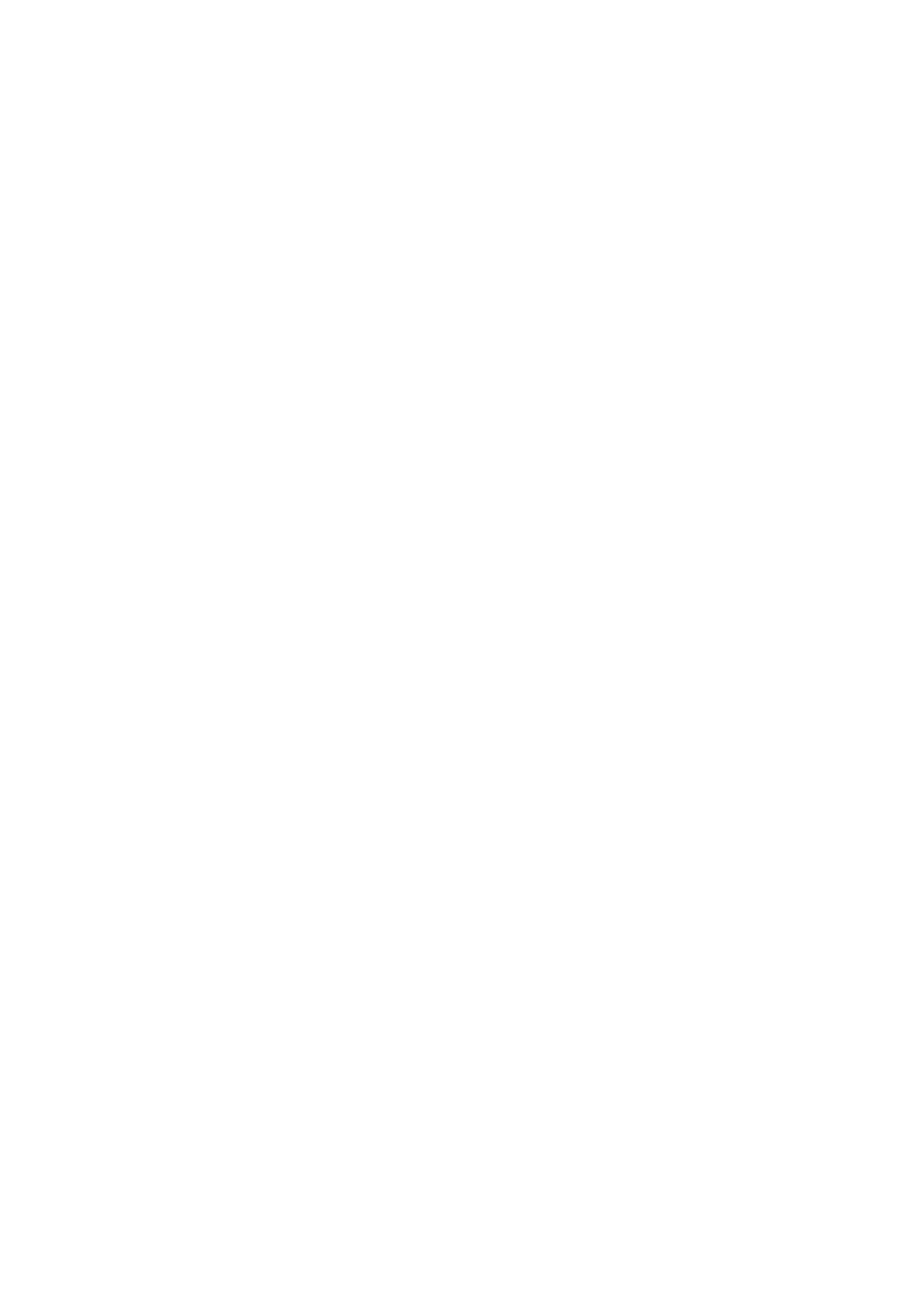# **Contents**

| <b>Section</b>                             | Page<br>No. |
|--------------------------------------------|-------------|
| 1. Welcome to AXA Insurance Gulf B.S.C (c) |             |
| 2. Definitions                             | 2           |
| 3. Cover                                   | 3           |
| 4. Exclusions                              | 4           |
| <b>5. Claim Conditions</b>                 |             |
| <b>6. General Conditions</b>               | 9           |
| <b>7. Schedule of Benefits</b>             | 10          |
| <b>8. Complaints Procedure</b>             | 11          |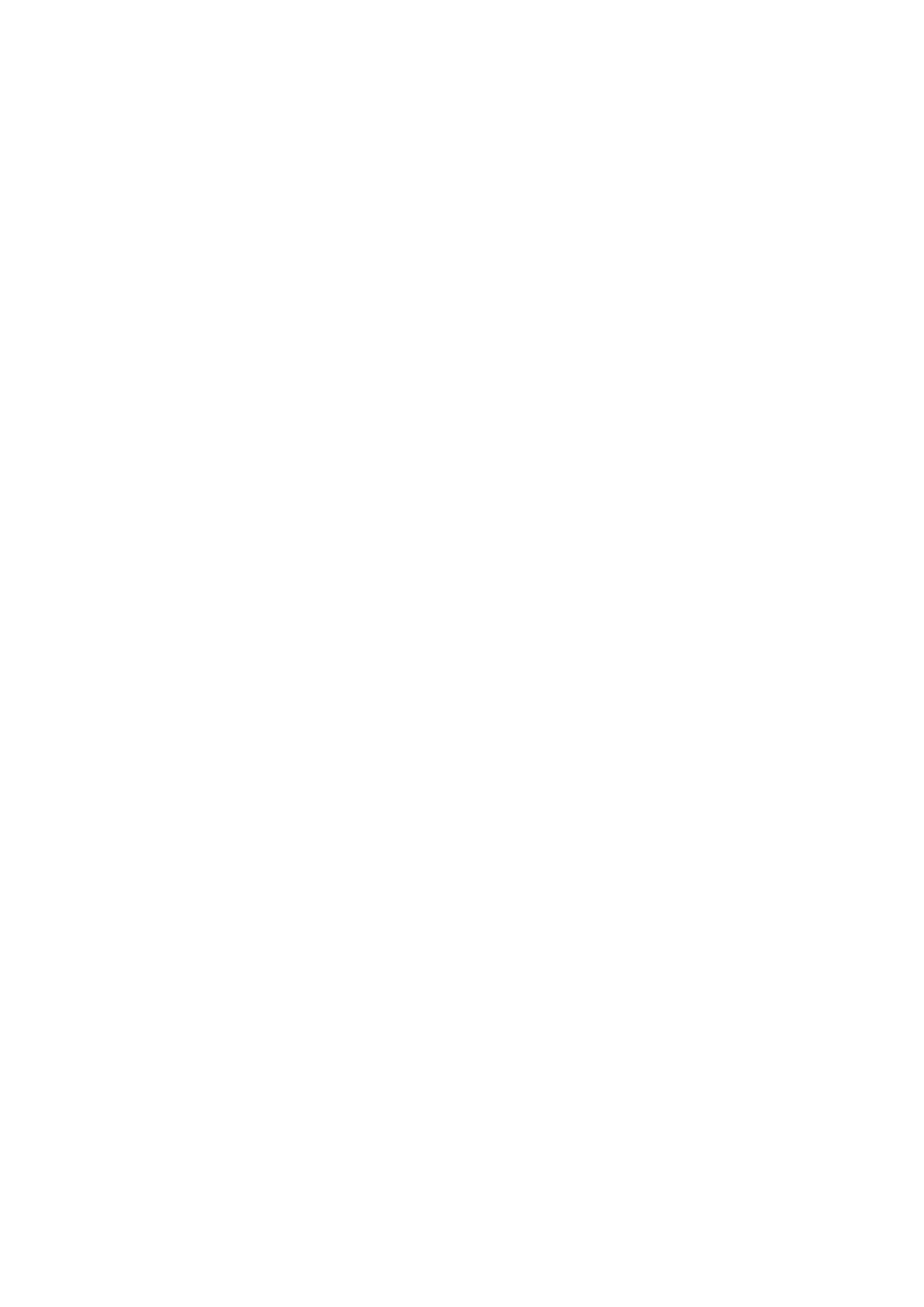## 1. Welcome to AXA Insurance Gulf B.S.C (c)

Thank you for choosing AXA – the number 1 global insurance brand. With over 103 million satisfied customers around the world, more than 161,000 employees and presence in this region for 65 years, you can rest assured that you and your business are in good hands.

This booklet tells you what is covered and what is not, as well as the terms and conditions which apply to your policy.

#### On receipt of your Policy

To ensure that your policy gives you the protection you need, we recommend you read it carefully in conjunction with the attached schedule, and return the schedule immediately if any details are not correct.

#### Operation of Cover

The proposal form submitted by you forms the basis of this contract. The policy, proposal form and schedule should be read together.

We will provide You with insurance according to the terms of the policy for the period specified in the schedule and any subsequent period by mutual agreement.

#### Keeping us informed

It is important that you let us know immediately of any material changes in the information you have given us, for example, any changes in the use or nature of your property or a significant change in the amount of business you undertake.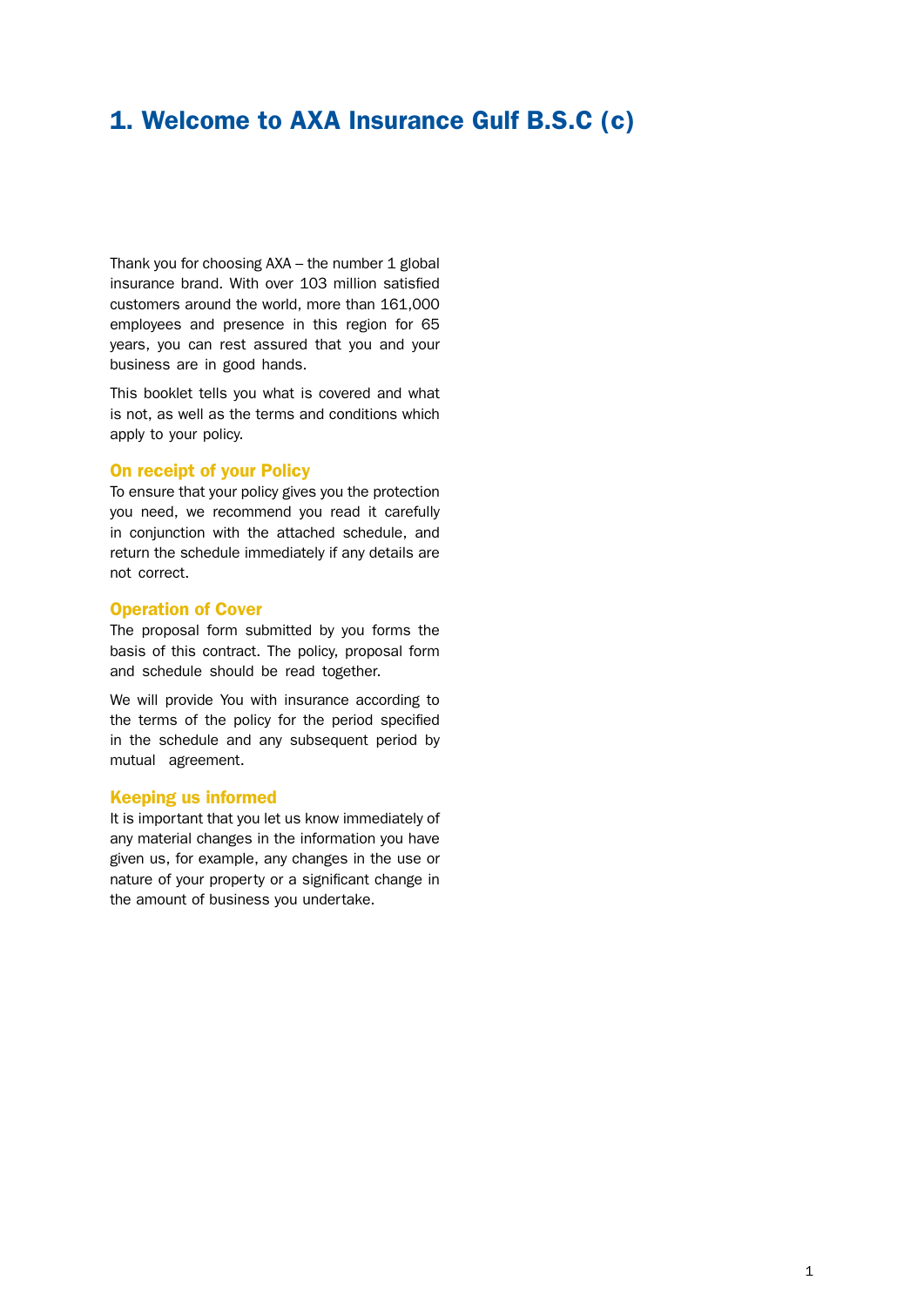# 2. Definitions

#### Accident

Accidental bodily injury which independently of any other cause results in death or disablement (excluding any sickness, disease or medical disorder).

#### **Death**

means death which occurs within 24 Months and resulting from accident.

#### Loss of eyes

means total and irrecoverable loss of all sight in one or both eyes rendering a person absolutely blind in the eye or eyes beyond remedy by surgical or other treatment, resulting from accident.

#### Loss of Limbs

means total loss by physical severance or complete and irrecoverable loss of use of either or both hands and/or one or both feet, resulting from accident.

#### PTD

means permanent total disablement other than by loss of eyes or limbs entirely Preventing the person from following any occupation, certified as such by a medical referee after the expiry of 104 consecutive week's disablement, resulting from accident. By permanent, it is understood that the disablement lasts 365 days and, at the expiry of that period, is beyond hope of improvement.

#### PPD

means permanent partial disablement as a result of an Accident which prevents the Insured Person from attending to a substantial part of his/her occupation or any other occupation for which he/ she is suited by reason of education, training or experience. By permanent, it is understood that the disablement lasts 365 days and, at the expiry of that period, is beyond hope of improvement.

#### TTD

means temporary total disablement entirely preventing the person from engaging in or giving attention to his/her usual occupation, resulting from accident.

#### **TPD**

means temporary disablement partially preventing the insured from engaging in or Paying attention to his/her usual occupation, resulting from accident; this benefit must not exceed [40-50] % of TTD benefit, when both benefits are offered.

#### Terrorism

means an act – including but not limited to the use of force or violence and/or threat thereof, of any person or group(s) of persons, whether acting alone or on behalf of or in connection with any organization(s) or government(s), committed for political, religious, ideological or similar purposes including the intention to influence any government and/or to put the public, or any section of the public, in fear.

#### War

means a conflict between different countries, involving the engagement of armed forces.

#### Warlike Operations

means violent riots, mutinies and hostilities, insurrections, rebellions, military or usurped power, invasion by foreign enemies, revolutions, civil wars, civil commotions, conspiracies.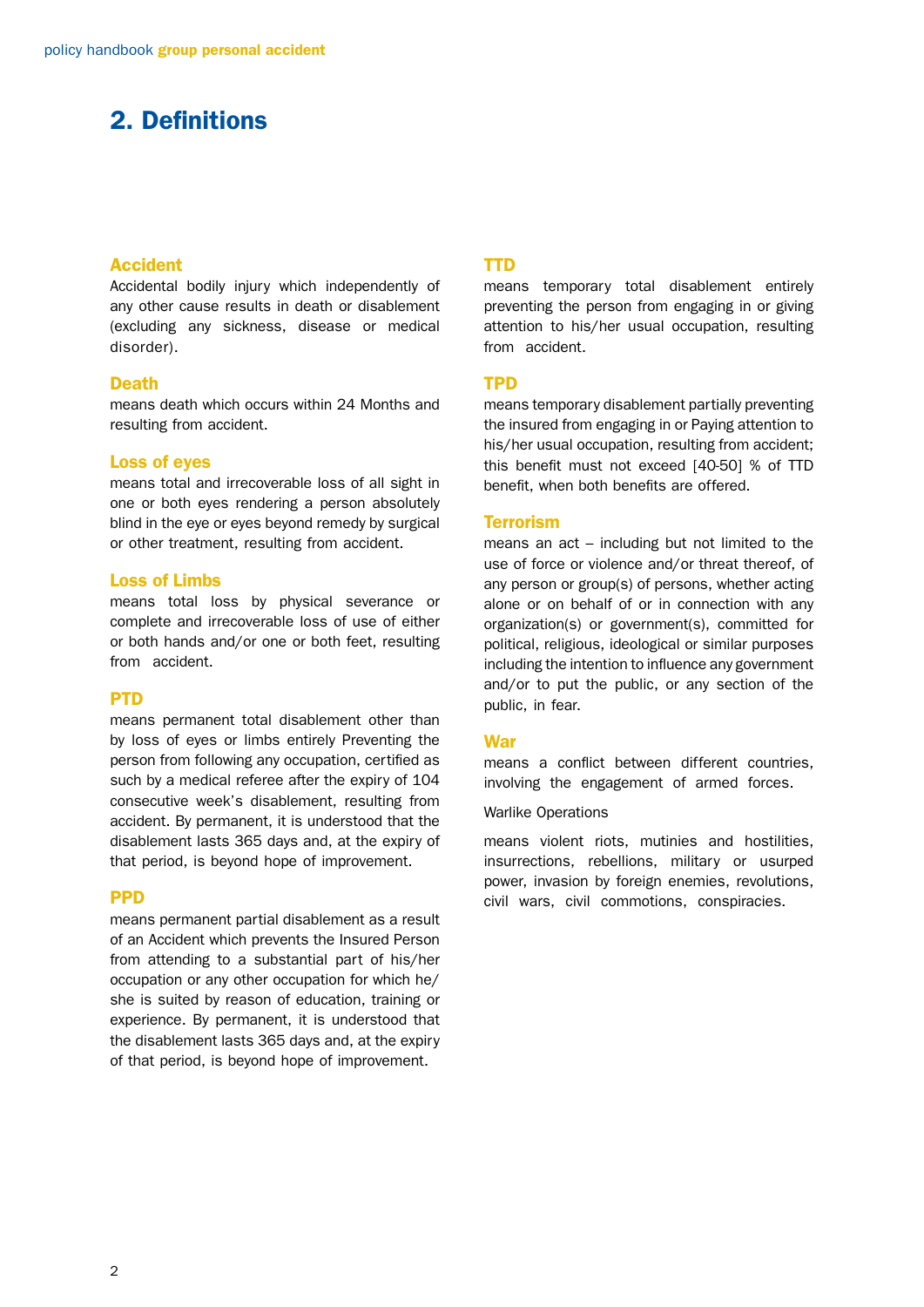## 3. Cover

In consideration of the Insured having paid or agreed to pay the Premium the Insurer named in the Schedule (hereinafter called "the Company") will provide Insurance in accordance with the terms of this Policy

#### **COVER**

If any Insured Person described in the Schedule during the Period of Insurance

Sustains accidental bodily injury (excluding any sickness disease or medical disorder) which independently of any other cause results in death or disablement or Incurs medical expenses in respect of accidental bodily injury

#### EXTENSIONS OF COVER

Cover shall include

1. Exposure

If following an accident an Insured Person is unavoidably exposed to the natural elements and as a direct result of such exposure suffers an injury as specified in the Schedule of Benefits such injury shall be considered as constituting a claim under this policy

2. Disappearance

If an Insured Person disappears and after a reasonable time has elapsed and the Company has examined all the evidence there is no reason to doubt that an accident has occurred and there are no suspicious circumstances of any sort surrounding the claim then it shall be considered that a claim under Benefit A1 of the Policy has occurred If after payment the Insured is found to be living then any benefits paid shall be immediately refunded to the Company

3. Suffocation by Smoke Poisonous Fume Gas and Drowning

Death or disablement sustained by an Insured Person as a result of suffocation by smoke poisonous fumes gas or drowning shall be deemed to be injury sustained by the Insured provided that such injury does not arise out of the Insured's wilful and intentional act

4. Motorcycling

Death or disablement sustained by an Insured Person as a result of motorcycling as a rider or passenger provided that this extension does not cover motorcycling whether as a rider or passenger whilst racing pace-making speed testing or taking part in reliability trials

5. Riot and Strikes

Death or disablement sustained by an Insured Person as a result of riots and strikes whilst an innocent bystander and not as a result of directly participating or engaging in such activities

6. Hijack, Assault

Death or disablement sustained by an Insured Person as a result of hijack or assault provided always that the Company shall not be liable for any claim arising out of or in connection with the Insured Person(s) own participation or provocation of any such act

7. Territorial Limits

This Policy is world-wide in its scope for the purposes of travel but shall be inoperative in respect of residence by the Insured permanently outside the Country/Countries of domicile stated in the Schedule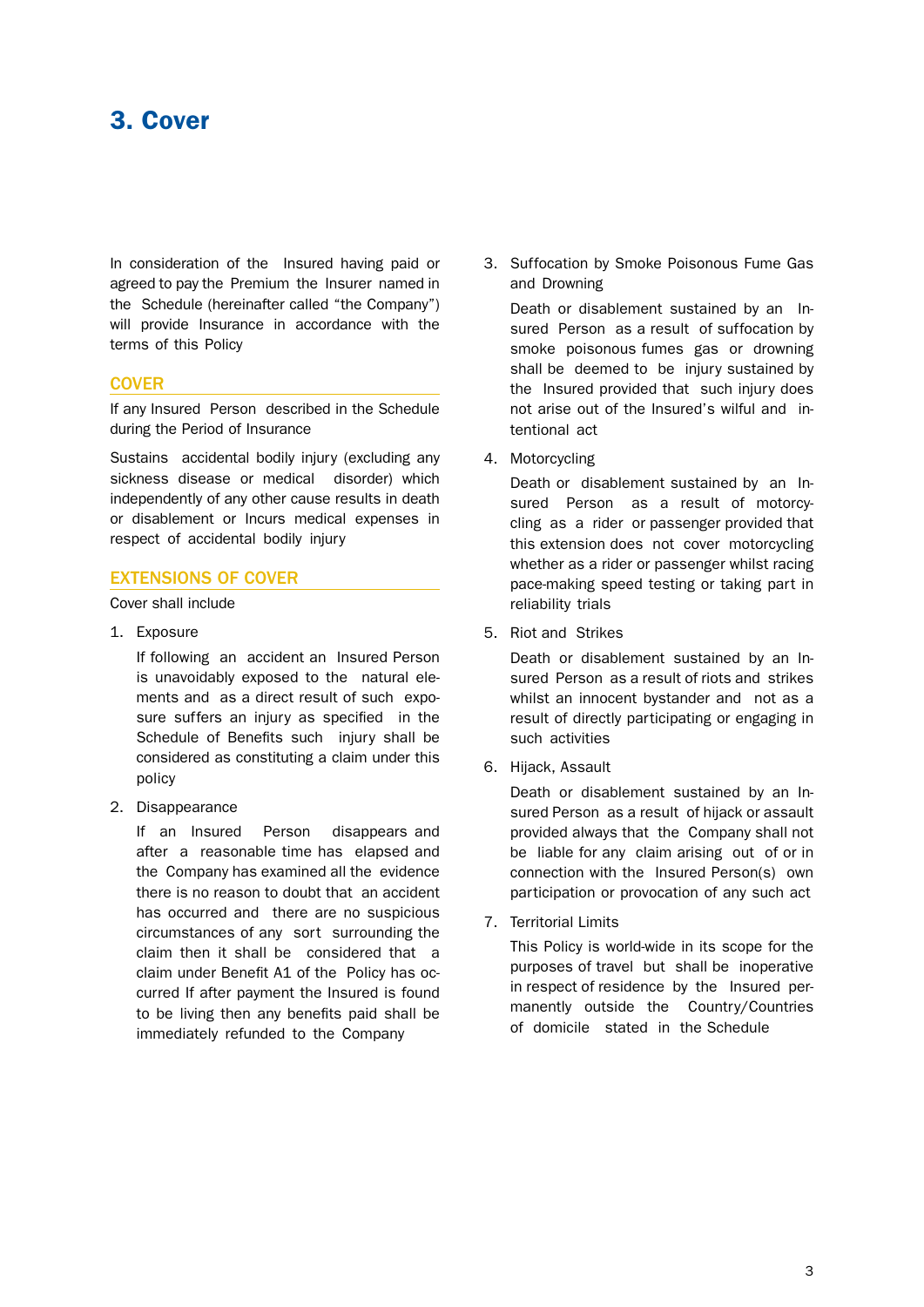## 4. Exclusions

The Policy excludes injury which is the result of or is contributed to by

- 1. Hazardous Pursuits or occupations
	- a. any adventure, dangerous or hazardous sports or activities such as parachuting, mountaineering or rock climbing (with use of ropes or guides), potholing, winter sports (other than curling or skating), bungee jumping, diving with scuba apparatus, water skiing, hunting, show-jumping, steeple chasing; the professional practice or participation in any sport; riding or driving in any kind of race or endurance test.
	- b. aviation, gliding or any form of aerial flight other than as a passenger in a fully licensed passenger carrying aircraft, provided that the term "passenger", for the purpose of this Policy, shall not include any person who is a member of the crew of the aircraft or who is in such aircraft for the purpose of undertaking any technical operation therein.
	- c. any police, para-military, naval, military or air force operation
- 2. Intoxicating Liquor or Drugs

alcoholism or drugs taken by the Insured other than drugs taken under medical supervision but not for the treatment of drug addiction

- 3. Self inflicted injury or sickness suicide or attempted suicide intentional self injury or sickness
- 4. Pregnancy/Childbirth pregnancy childbirth miscarriage or abortion
- 5. Pre-existing conditions

any physical defect infirmity medical condition chronic or recurring sickness which existed at or before the commencement of this policy unless it has been declared to and accepted by the Company

6. Venereal Disease venereal or any other sexually transmitted diseases

7. HIV/AIDS

HIV (Human Immune-deficiency Virus) and/ or any HIV related illness including AIDS (Acquired Immune Deficiency Syndrome) and/ or any mutant derivative or variations thereof however caused

8. War & Terrorism Exclusion Endorsement

Directly or indirectly caused by, resulting from or in connection with any of the following regardless of any other cause or event contributing concurrently or in any other sequence to the loss;

- a. war, invasion, acts of foreign enemies, hostilities or warlike operations (whether war be declared or not), civil war, rebellion, revolution, insurrection, civil commotion assuming the proportions of or amounting to an uprising, military or usurped power;
- b. confiscation or nationalisation or requisition or destruction of or damage to property by or under the order of any government or public or local authority
- c. any act of terrorism.

For the purpose of this Exclusion an act of terrorism means an act, including but not limited to the use of force or violence and/or threat thereof, of any person or group(s) of persons, whether acting alone or on behalf of or in connection with any organisation(s) or government(s), committed for political, religious, ideological or similar purposes including the intention to influence any government and/or to put the public, or any section of the public, in fear.

This Exclusion also excludes loss, damage, cost or expense of whatsoever nature directly or indirectly caused by, resulting from or in connection with any action taken in controlling, preventing, suppressing or in any way relating to (a), (b) and/ or (c) above.

If the Underwriters allege that by reason of this exclusion, any loss, damage, cost or expense is not covered by this insurance the burden of proving the contrary shall be upon the Insured.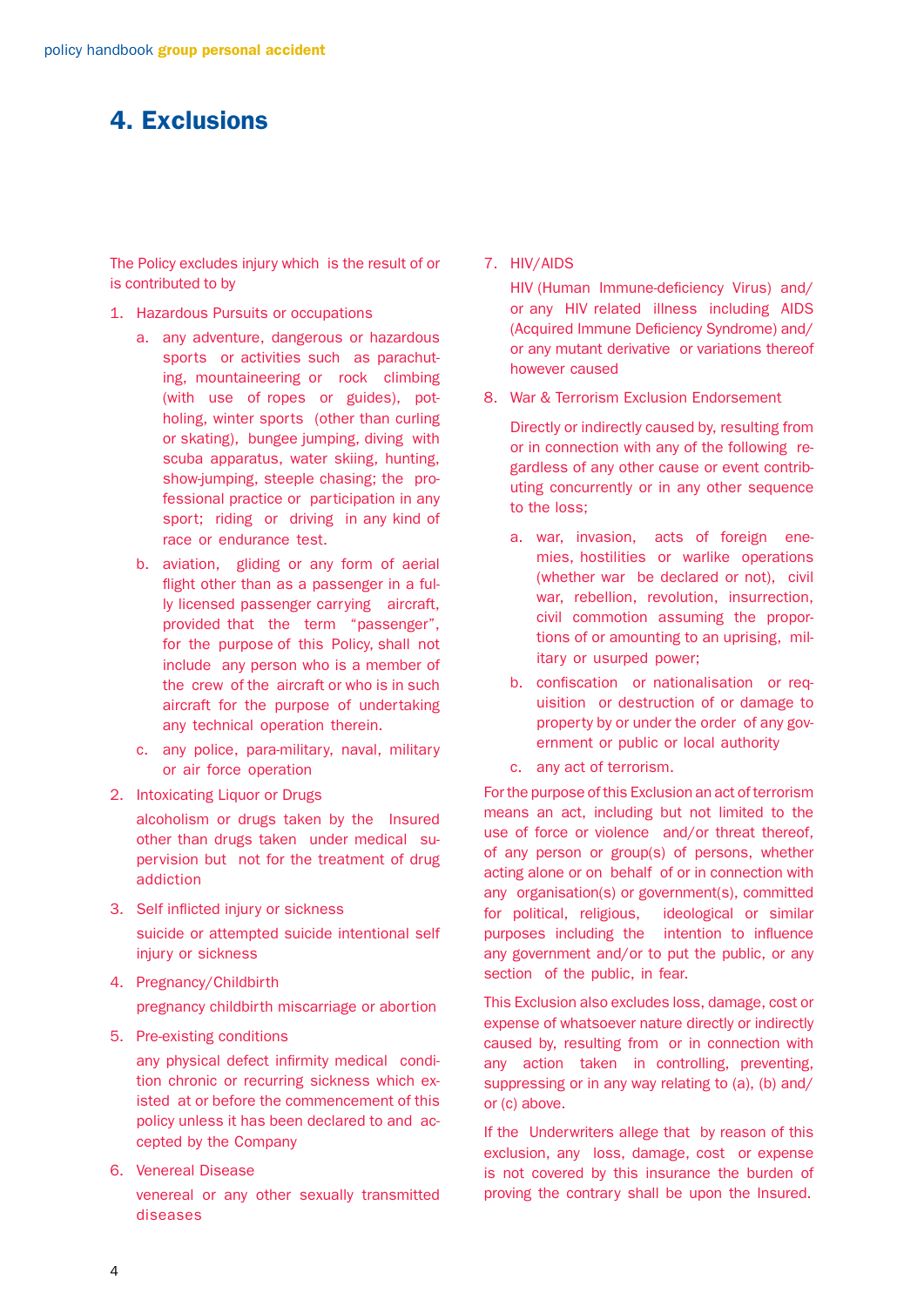In the event any portion of this Exclusion is found to be invalid or unenforceable, the remainder shall remain in full force and effect.

- 9. Date Related Computer Failure
	- a. Directly or indirectly caused by or consisting of or arising from or
	- b. Any legal liability directly or indirectly caused by or contributed to by or arising from the inability or failure of any computer data processing equipment or media microchip integrated circuit or similar device or any computer software whether the property of the Insured or not and whether occurring before during or after the year 2000
		- i. Correctly to recognise any date as its true calendar date or
		- ii. To capture save or retain and/or correctly to manipulate interpret or process any data information command or instruction as a result of treating any date otherwise than as its true calendar date or
		- iii. To capture save or retain and/or correctly to manipulate interpret or process any data or information as a result of the operation of any command which has been programmed into any computer software which causes loss of data or information or the inability to capture save retain or correctly to process such data or information on or after any date

But this does not exclude subsequent loss destruction or damage arising therefrom as insured and not otherwise excluded by the policy which itself results from any of the following named perils which are insured by the Cover under which the loss arises

#### Named perils

Fire lightning explosion aircraft aerial devices or articles falling from them riot civil commotion strikers locked out workers persons taking part in labour disturbances malicious persons thieves robbers earthquake storm flood escape of water from any tank apparatus or pipe impact by a road vehicle or animal or subsidence

10. Cyber Risk

Directly or indirectly from:

- a. the loss of, alteration of or damage to or
- b. a reduction in the functionality, availability or operation of a computer system, hardware, programme, software, data, information repository, microchip, integrated circuit or similar device in computer equipment

that results from the malicious or negligent transfer (electronic or otherwise) of a computer programme that contains any malicious and or damaging code, including but not limited to computer virus, worm, logic bomb, or Trojan horse and which can be identified as the cause of loss do not in and of themselves constitute a claim under this policy.

- 11. Radioactivity and Nuclear risk
	- a. ionising radiation or contamination by radioactivity from any nuclear fuel or from any nuclear waste from the combustion of nuclear fuel (for the purpose of this Exception, combustion shall include any self-sustaining process of nuclear fission).
	- b. accidental or deliberate spread or use of atomic, biological or chemical material including injury or expense of whatsoever nature directly or indirectly caused by, resulting from or in connection with any action taken in controlling, preventing, suppressing or in any way relating to any event where Atomic, Biological and Chemical material is involved.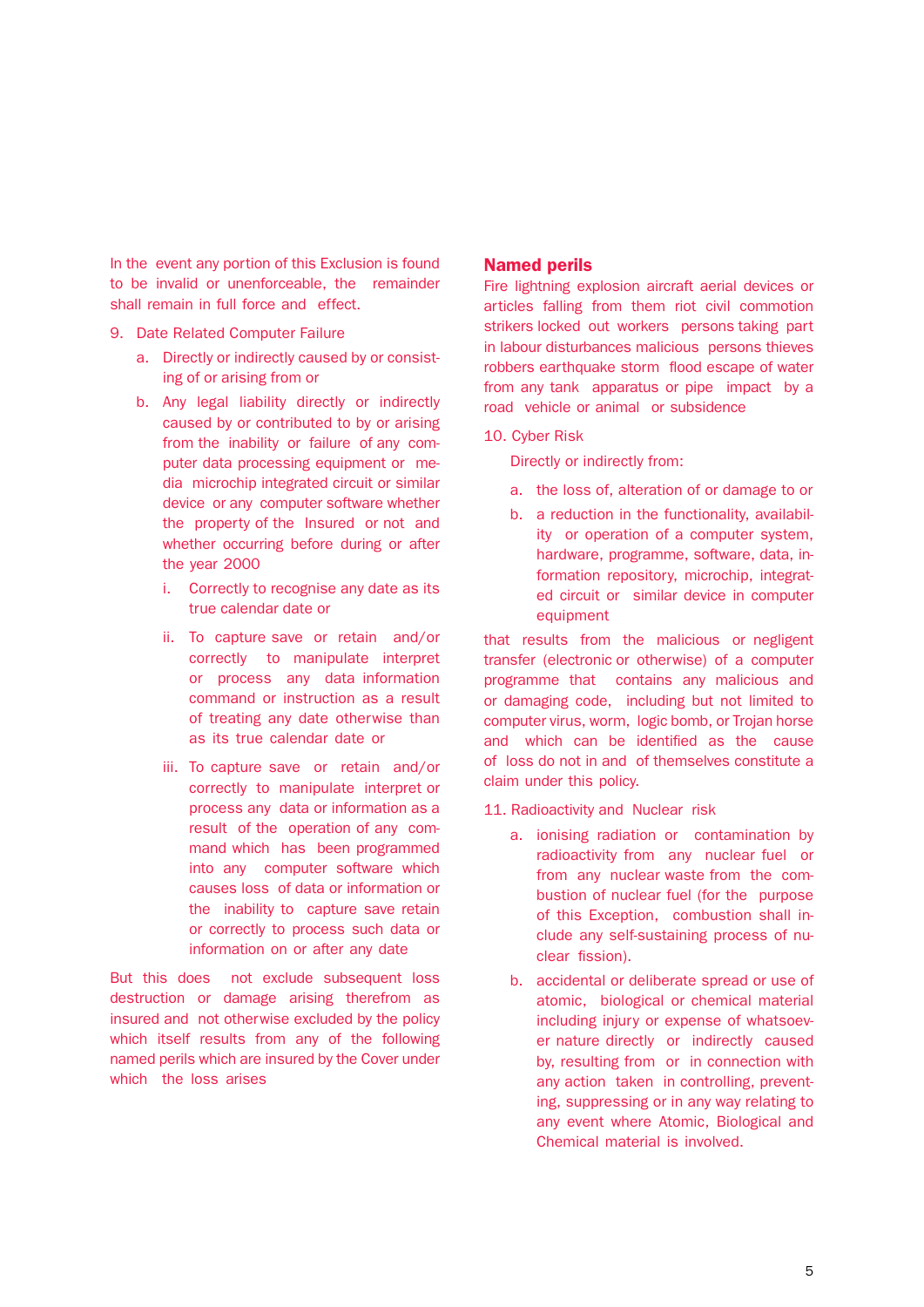If the Company alleges that by any reason of this exclusion, any loss damage cost or expense is not covered by this insurance the burden of proving the contrary shall be upon the Insured.

#### 12. Professional Pilots and Air Crew

Any loss or liability to professional pilots and air crew is excluded unless otherwise agreed and noted in the policy schedule.

#### 13. Mining

Any loss or liability arising from mining risks both open-cut and underground.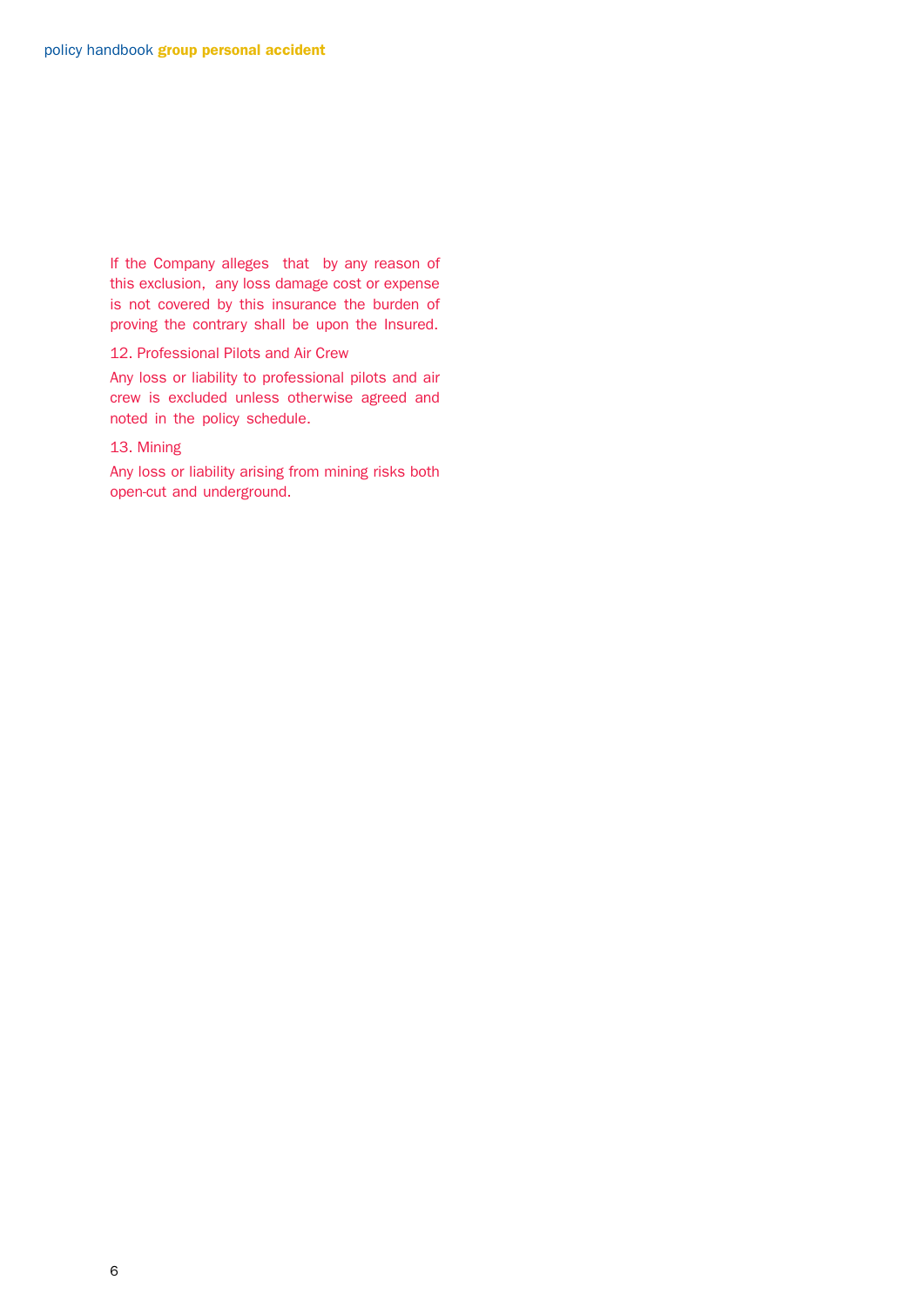## 5. Calims Conditions

#### 1. Payment of Benefit

- i. Payments shall not be made under more than one of the Benefits 1 to 5 in the Schedule pertaining to the same accident or the same period of disablement for the same person except that payment may be made
	- a. under Benefits 3, 4 and 5
	- b. under Benefits 4 and 5 for any period prior to benefit being paid under Benefits 1 or 2

After a claim has been paid under one of Benefits 1 to 3 no further liability shall attach to the Company

- ii. Payments under Benefit 3 shall be payable only on certification by a medical referee of permanent total disablement as defined and not before the expiry of 104 consecutive weeks disablement
- iii. Payments under Benefit 4 and 5 shall be paid
	- a. when the total amount on termination of any one period of disablement has been agreed or
	- b. at the Insured's request on completion of at least four weeks disablement subject to medical and other information required by the Company
- iv. Payments under Benefits 4,5 and 6 shall be payable up to but not exceeding in all 104 weeks in respect of any period(s) of disablement resulting from any one accident
- 2. Aircraft or Conveyance Limit

In the event of more than one Insured Person travelling in the same aircraft or conveyance at the same time the Company's liability shall not exceed the amount stated in the Schedule

3. Fraudulent Claims

If any claim under this Policy be in any respect fraudulent or if any fraudulent means or devices be used by the Insured or anyone acting on his behalf to obtain any indemnity under this Policy all rights under this Policy shall be forfeited

4. Notice of Claims

On the happening of an event for which a claim is or may be made under this Policy the Insured shall give written notice to the Company without unnecessary delay but in any event within one calendar month of the injury or the commencement of any disease in respect of which a claim is to be made

- 5. Evidence
	- i. All certificates information and evidence required by the Company shall be furnished at the expense of the Insured or his legal personal representatives and shall be in such form and of such nature as the Company may prescribe
	- ii. The Insured Person shall as often as required submit to medical examination at the Company's expense in respect of any alleged bodily injury or disease
	- iii. The Company shall in the event of the death of the Insured Person be entitled to have a post- mortem examination at its own expense
	- iv. The Company shall not be liable unless after accidental injury the Insured Person shall procure and act up on professional medical or surgical advice
- 6. Discharge of liability

Benefit shall be payable to the Insured whose receipt shall be a valid discharge of the Insurer's liability

7. Arbitration

If any difference arises out of this Policy the Company shall immediately notify the Insured in writing of his right to refer the difference to arbitration Such difference shall be referred to the decision of an Arbitrator to be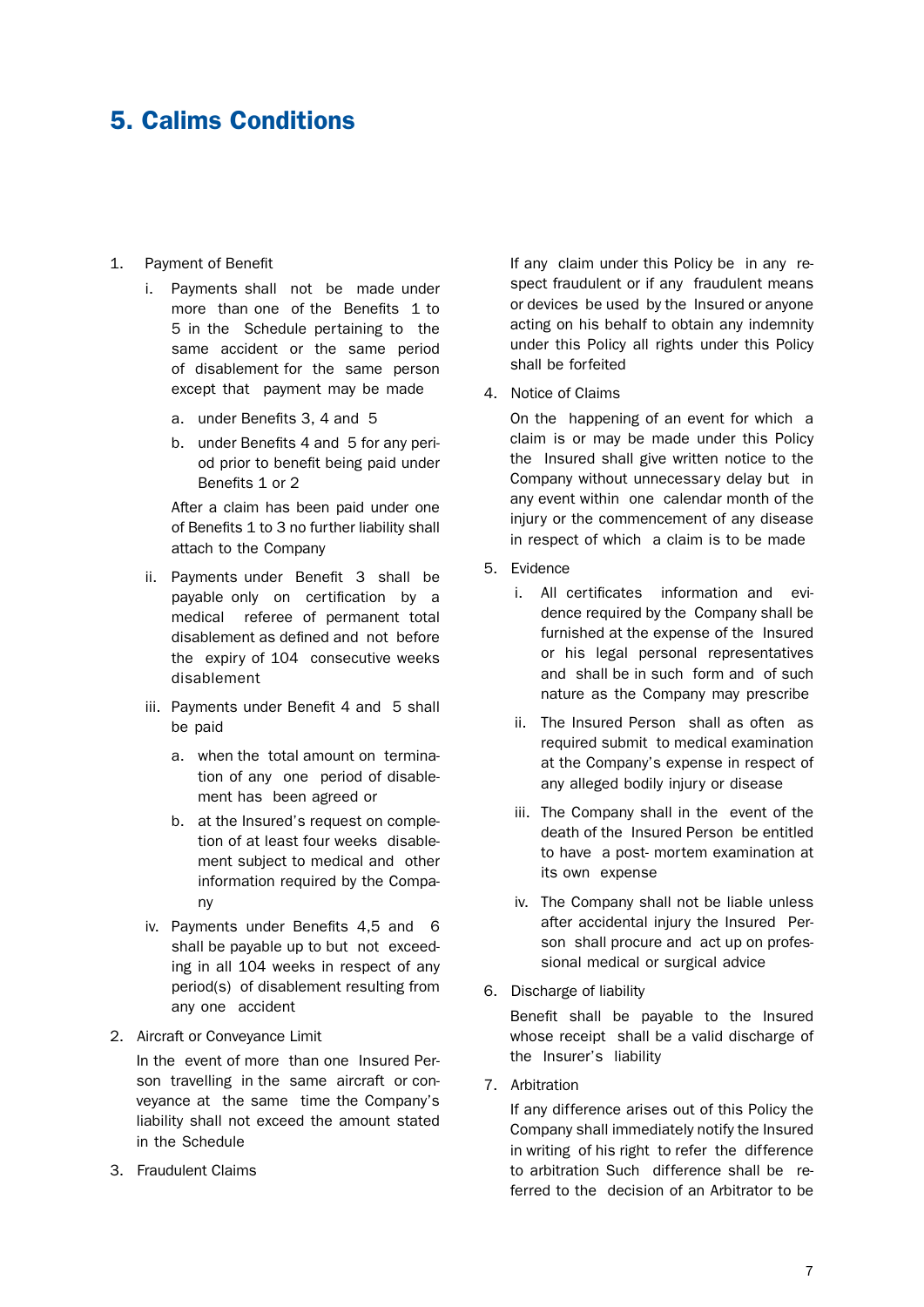appointed in writing by the parties in difference or if they cannot agree upon a single Arbitrator to the decision of two Arbitrators one to be appointed in writing by each of the parties within one calendar month after having been required in writing so to do by either of the parties or in case the Arbitrators do not agree of an Umpire appointed in writing by the Arbitrators before entering upon the reference The Umpire shall sit with the Arbitrators and preside at their meetings and the making of an Award shall be a condition precedent to any right of action against the Company if the Company shall disclaim liability for any claim hereunder and such claim shall not within twenty four calendar months from the date of such disclaimer have been referred to arbitration under the provisions herein contained then the claim shall for all purposes be deemed to have been abandoned and shall not thereafter be recoverable hereunder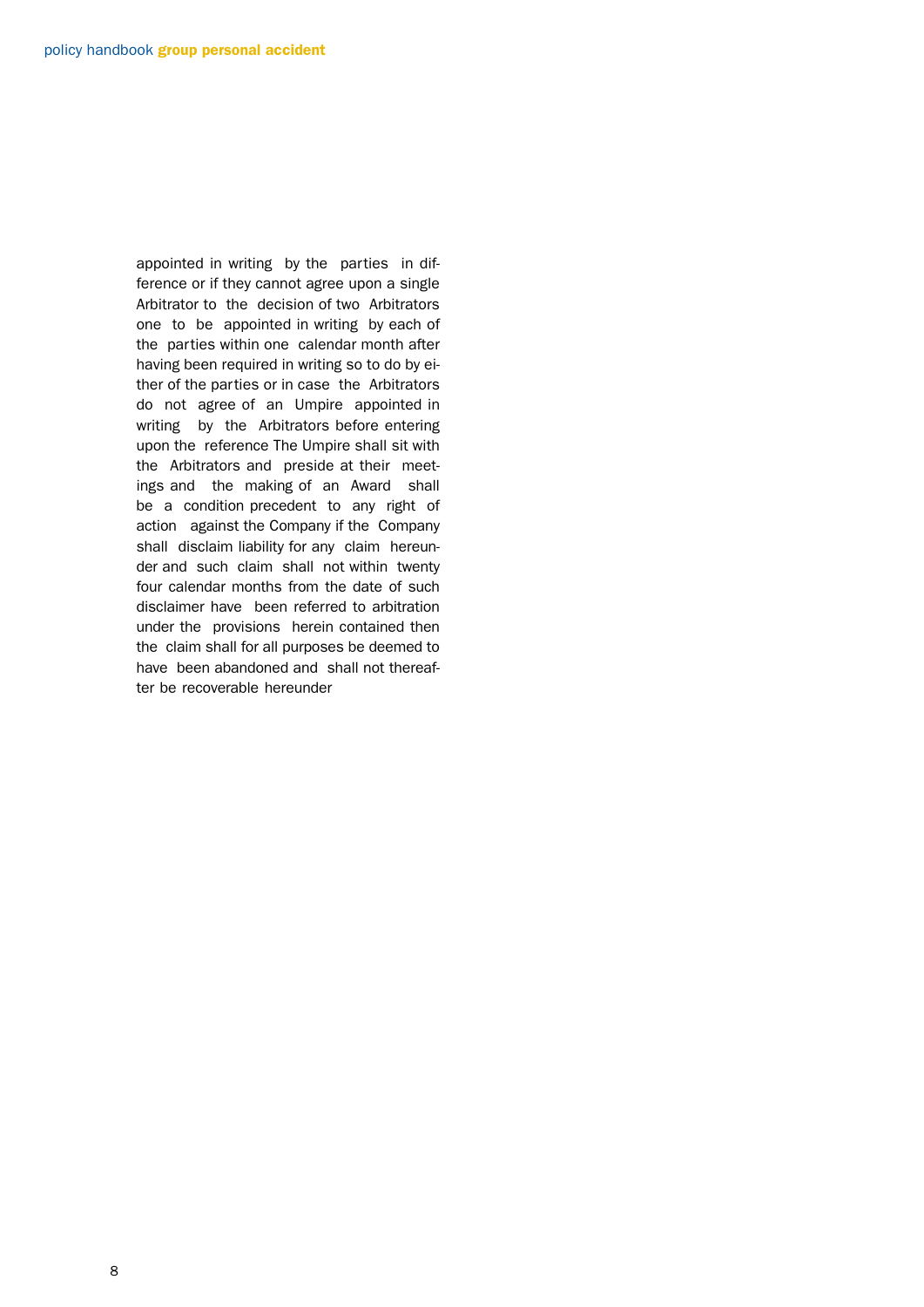## 6. General Conditions

#### 1. Unity of Policy and Interpretation

This Policy and the Schedule shall be read together as one contract and any word or expression to which a specific meaning has been attached in any part of this Policy or of the Schedule shall bear such specific meaning wherever it may appear

2. Basis of Contract

The Proposal and declaration made by the Insured forms the basis of and is incorporated in this Contract

3. Material Facts and Duty of Utmost Good Faith

The statements and answers in the Proposal and any material information provided to the Company by the Insured are true and complete In the event of misrepresentation misdescription or non- disclosure of such information this Policy shall be voidable

4. Age Limits

Cover will cease at the end of the period of insurance during which the Insured person's 70th birthday occurs

5. Cancellation

This Policy may be terminated at any time at the request of the Insured in writing in which case the Company will retain the customary short period rate for the time the Policy has been in force. This Policy may also be terminated at any time at the option of the Company, on thirty days notice to that effect being given to the Insured, in which case the Company shall be liable to repay on demand a rateable proportion of the Premium for the unexpired term from the date of the cancellation.

6. Reasonable Care and Precautions

The Insured shall take all reasonable precautions to prevent accidents

7. Alterations of Risk

The Insured shall give immediate notice in writing to the Company of any change in profession occupation pursuits or residence of any Insured Person and shall on tendering any premium for the renewal of this Policy give notice in writing to the Company of any physical defect infirmity medical condition or chronic or recurring illness by which any Insured Person has become affected or of which the Insured or Insured Person has become aware since the payment of the last premium

8. Alterations to Policy

No alteration in the terms of this Policy will be held valid unless the same is signed or initialled by an authorised Official of the Company

9. Jurisdiction

This Policy applies only to judgements delivered by or obtained from a Court of Competent

Jurisdiction of the country(ies) stated in the schedule

10. Observance of Terms

The due observance and fulfillment of the Terms Limitations and Conditions of this Policy so far as they relate to anything to be done or complied with by the Insured shall be conditions precedent to any liability of the Company to make any payment under this Policy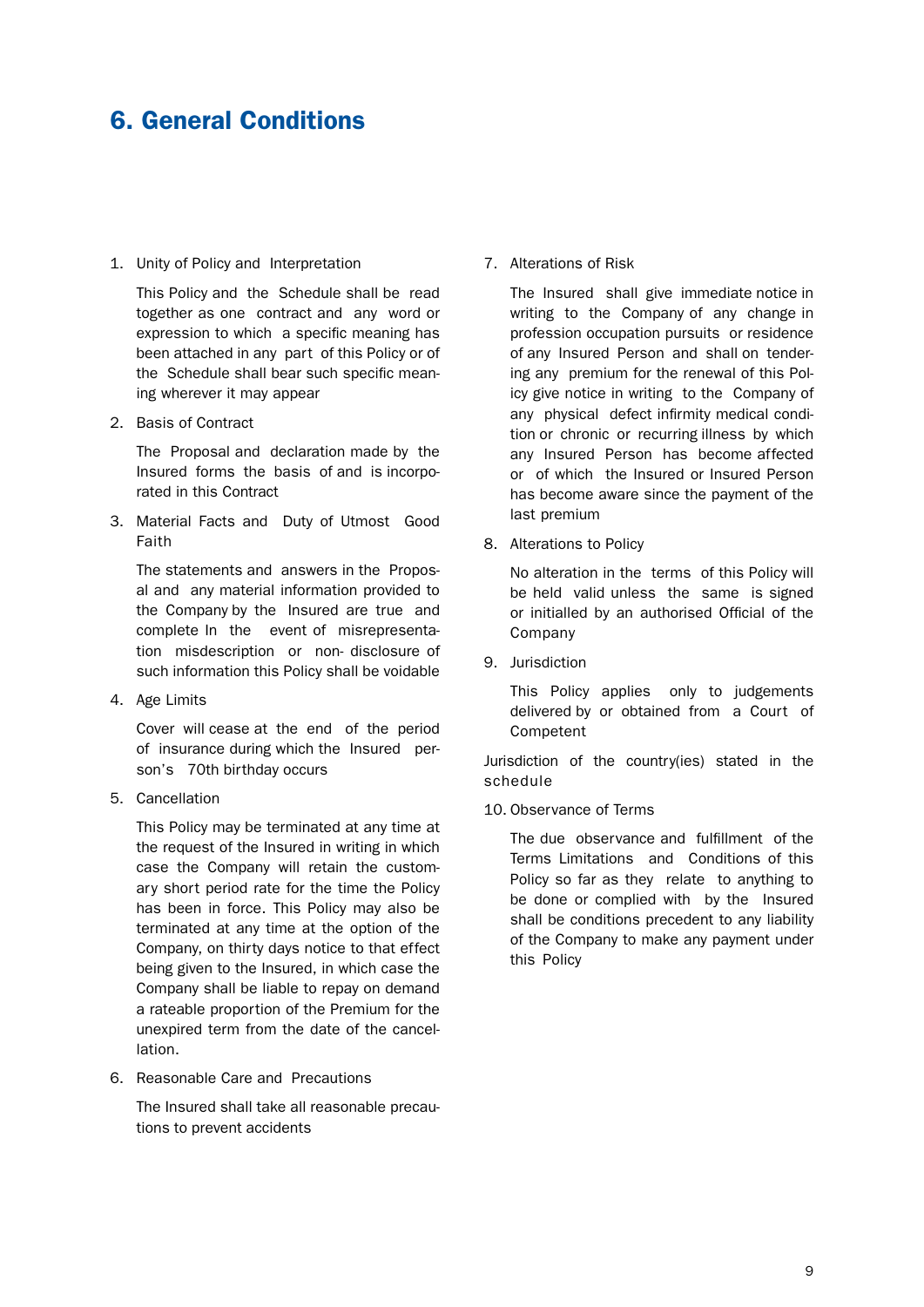# 7. Schedule of Benefits

| <b>Benefit</b> | <b>Event</b>                                                                                                                                                                             | % Sum Insured                                        |
|----------------|------------------------------------------------------------------------------------------------------------------------------------------------------------------------------------------|------------------------------------------------------|
| A.             | Accidental bodily injury (exceeding any sickness disease<br>or medical disorder) causing                                                                                                 |                                                      |
|                | 1. Death occurring within 24 months of the incident<br>causing accidental bodily injury                                                                                                  | As per schedule                                      |
|                | 2. Full Permanent Disablement occurring within 24<br>months of the incident causing accidental bodily injury                                                                             | The percentage of the sum insured<br>as per Schedule |
|                | (i) total and irrecoverable loss of all sight in one or<br>both eyes rendering the Insured Person absolutely<br>blind in the eye or eyes beyond remedy by surgical or<br>other treatment | 100                                                  |
|                | (ii) loss of one or both hands and/or one or both feet                                                                                                                                   | 100                                                  |
|                | (iii) loss of all fingers and both thumbs                                                                                                                                                | 100                                                  |
|                | (iv) loss of thumb                                                                                                                                                                       | 20                                                   |
|                | (v) loss of index finger                                                                                                                                                                 | 15                                                   |
|                | (vi) loss of any other finger                                                                                                                                                            | 5                                                    |
|                | (vii) loss of big toe                                                                                                                                                                    | 5                                                    |
|                | (viii) loss of any other toe                                                                                                                                                             | 3                                                    |
|                | (ix) complete and incurable                                                                                                                                                              |                                                      |
|                | a. paralysis                                                                                                                                                                             | 100                                                  |
|                | b. insanity                                                                                                                                                                              | 100                                                  |
|                | (x) complete and irrecoverable loss of speech                                                                                                                                            | 100                                                  |
|                | (xi) complete and irrecoverable loss of hearing                                                                                                                                          |                                                      |
|                | a. in both ears                                                                                                                                                                          | 100                                                  |
|                | b. in one ear                                                                                                                                                                            | 25                                                   |

#### PROVISOS applicable to Benefit A2 only

- (i) the complete and irrecoverable loss of use of any member or members specified above shall be deemed to be loss of such member or members
- (ii) in the event of partial loss of any member or members specified above a proportionately lower percentage of compensation shall be payable
- (iii) in the event of Permanent Disablement by physical loss or loss of use not specified above the percentage of compensation shall be assessed in proportion to the degree of disability as compared with the cases specified without reference to the profession or occupation of the Insured
- (iv) when more than one permanent disablement arises from one accident the percentages are added together but cannot exceed 100% of the Maximum Benefit stated in the Schedule of Benefits

| 3. Permanent Total Disablement (other than as provided<br>by Benefits 1 and 2) entirely preventing the Insured<br>from following own or suited occupation                                                                                                | As per schedule                                   |
|----------------------------------------------------------------------------------------------------------------------------------------------------------------------------------------------------------------------------------------------------------|---------------------------------------------------|
| 4. Temporary Total Disablement Bodily injury which shall<br>totally disable and prevent the Insured Person from<br>engaging in or attending to own or suited occupation                                                                                  | As per schedule                                   |
| 5. Temporary Partial Disablement Bodily injury which shall<br>partially disable and prevent the Insured Person from<br>engaging in or attending to own or suited occupation                                                                              | As per schedule                                   |
| 6. Reasonable Medical Expenses necessarily incurred in<br>connection with any admitted claim under Benefits 1 to<br>5 above                                                                                                                              | As per schedule in respect of any<br>one accident |
| 7. Reasonable expenses necessarily incurred by the<br>insured for the repatriation of the body of the deceased<br>insured person and/or seriously injured on the advice<br>of competent medical authorities in consequence of<br>any even by the insured | As per schedule in respect of any<br>one accident |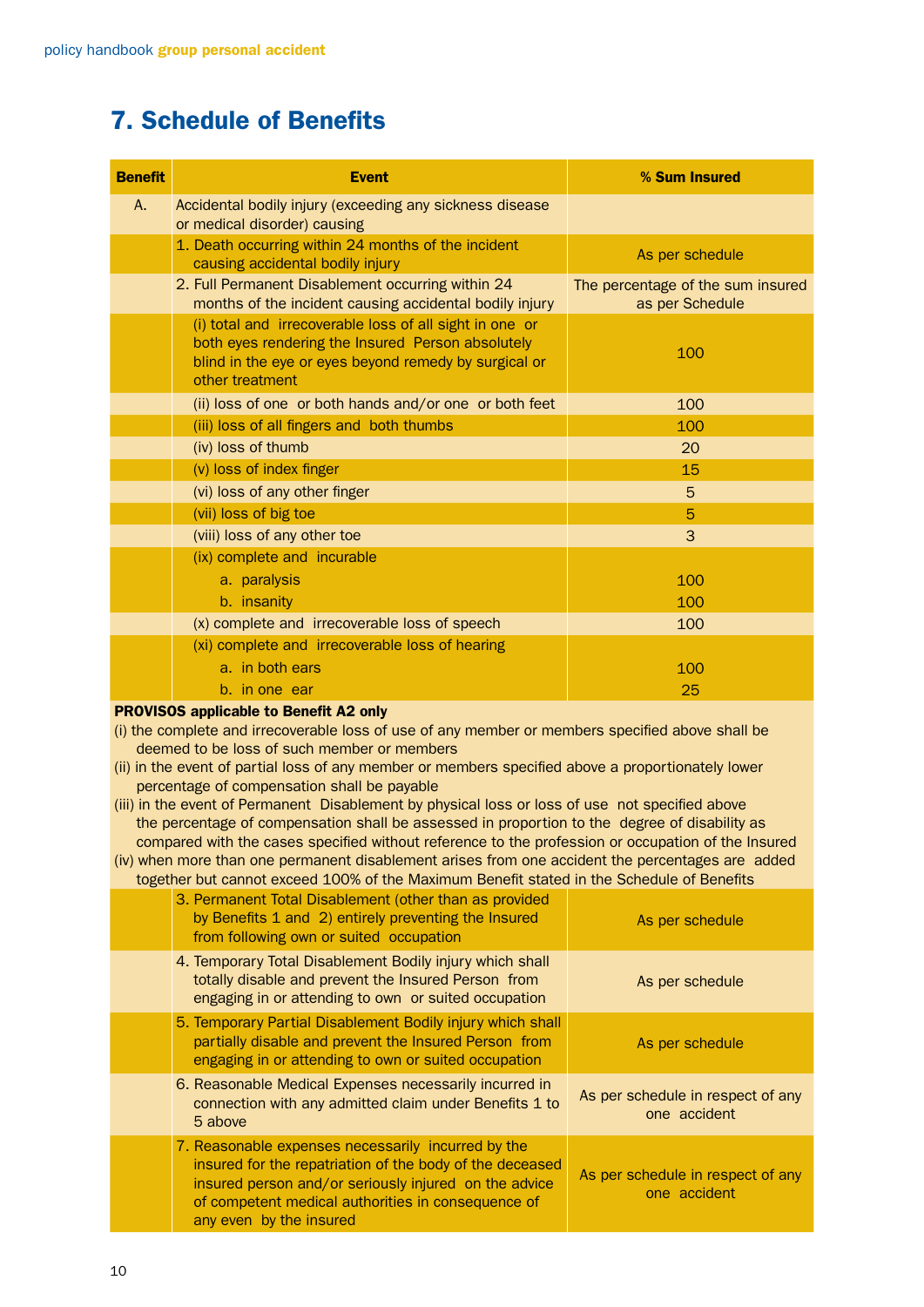## 8. Complaints Procedure

#### How and where to complain

We are committed to providing You with an exceptional level of service and customer care. We do realise that things can sometimes go wrong, and when this happens, We would like to hear about it.

#### Our promise to You

- c. We will acknowledge complaints promptly.
- d. We will investigate quickly and thoroughly.
- e. We will keep You informed of progress.
- f. We will do everything possible to resolve Your complaint.
- g. We will learn from Our mistakes.
- h. We will use the information from complaints to continuously improve Our service.

Telephone calls may be recorded for training and monitoring purposes.

If it is about Your Policy or Claim or any other matter, please call Your insurance adviser or, if none has been appointed by You, please contact Us directly.

#### To help us assist You, We request that You:

- Attach relevant supporting documents if you deem it necessary;
- Ask the questions You would like us to answer; and
- Tell us what You think would be a reasonable response to Your complaint.

Support and assistance is available for the process of making complaints and/or interpreting the complaints procedure. Our internal complaints management policy and procedure include the provision of remedies that reflect what is fair and reasonable in the circumstances.

We would like to assure You that all matters are dealt with seriously, impartially and in a confidential manner.

#### Your complaint can be made in any of the following ways:

■ Visit our Website www.axa-gulf.com - select the Country where your insurance policy was issued and select 'Complaints' under 'AXA & You' (at the bottom of the webpage) and register your complaint. An auto email will be received by You providing the reference number which should be quoted in all future communications.

Alternatively, should you not have an email address or access to the internet:-

- Send a letter to the management: or
- $\blacksquare$  Transmit a fax; or
- **Telephone Us and request our Customer** Service Staff to register Your complaint; or
- Walk into Our office and request Our Customer Service Staff to register Your complaint.

In these situations, and on Your behalf, the complaint will be registered by Our Staff and a Reference Number generated and provided to You which please quote in all future communications.

Whilst all efforts will be made to revert back within 7 working days, if our final response will be delayed beyond 15 working days or if more time is needed for investigation, we will inform you when we will be able to contact you again about the complaint.

If you are dissatisfied with our final response or dissatisfied with the delay in our response (beyond 15 working days) you may refer the complaint to the Insurance Regulator whose contact details are provided on our website.